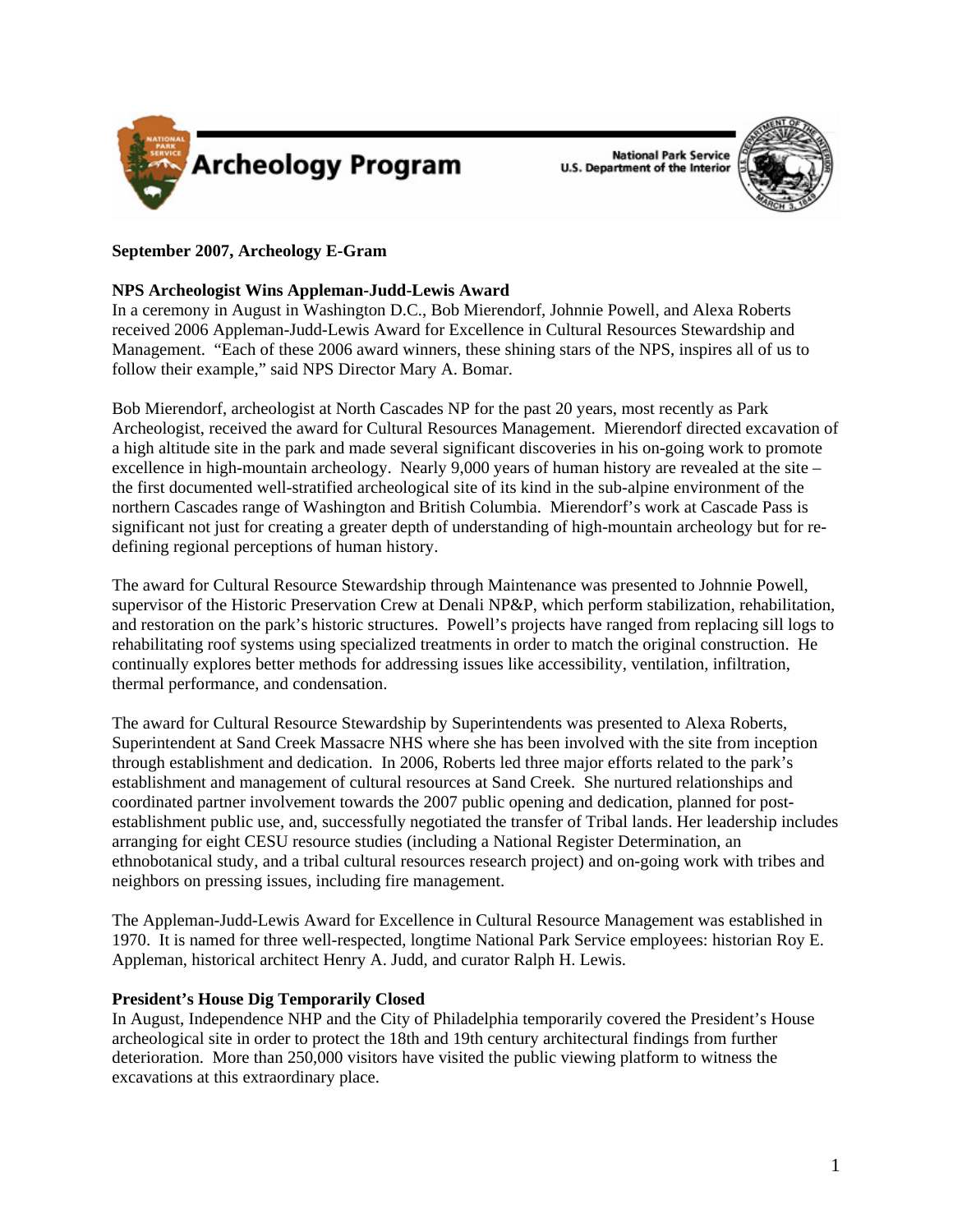A closing event hosted by the team of archeologists who had worked on the excavation was held on July 31st. The ceremonial event included comments from acting superintendent Darla Sidles, officials with the City of Philadelphia, and the team of archeologists who were responsible for the dig that has caught the nation's attention over the past four months.The ceremony also recognized and honored the nine enslaved Africans, Hercules, Oney Judge, Paris, Richmond, Austin, Moll, Joe, Giles, and Christopher Sheels, who worked for President Washington. Ayoka Quinones, a Yoruba priestess, and Mukasa Afrika led the ceremonial elements of the event.

In light of the archeological discoveries and at the request of the mayor of Philadelphia, a task force was assembled in June 2007 to evaluate options for incorporating the archeological findings into the preliminary design plan that was prepared by the Kelly/Maiello team before the dig began. After further research, a final report with recommendations will be prepared. The site will remain covered until incorporated into a permanent installation commemorating the President's House.

For more information about the President's Site excavations, go to <http://www.nps.gov/inde/parkmgmt/publicinvolvement.htm>

### **Federal Archeology Program Web pages Updated**

The NPS Archeology Program has added numerical data for FY2004-2005 to the Secretary's Report to Congress (SRC) web pages on the Archeology Program web site. These data consist of the compilation of numerical responses to the questionnaire on the Federal Archeology Program that is administered annually by the NPS. The SRC web pages now provide access to 30 years of numerical data and reports about the Federal Archeology Program, from 1985 to 2005.

To access these resources about the Federal Archeology Program, go to <http://www.nps.gov/archeology/SRC/INDEX.HTM>

### **NPS SEAC Has History**

The NPS Southeast Archeological Center (SEAC) has announced the availability of an administrative history of SEAC, *Science, Politics, and the "Big Dig,"* by Cameron Binkley. The history traces SEAC from its beginnings in excavations at the McDougal mound, Ocmulgee NM, GA, through the years of association with Florida State University, to the present.

More broadly, Binkley traces the role of archeology in cultural resource management and its relationship with historic preservation. The study reveals how NPS archeology developed along lines distinctive from other cultural resource professions and effectively highlights the critical role that Federal archeology has played in preserving the cultural heritage of the Southeast. This case study of the growth and survival of a regional archeology program within a Federal agency will be of interest to historians, preservationists, and political scientists, as well as archeologists. The book is solidly rooted in the history of the NPS and the broader national trends in the field of archeology. The inclusion of historical context and the level of analysis and commentary ensure that this history will have a broad appeal and usefulness both within and outside of the NPS.

To learn more about SEAC, go to<http://www.nps.gov/history/seac/>.

# **New Museum at Gettysburg To Open in Spring**

Construction is underway on a new museum/visitor center at Gettysburg NMP. This 139,000-square-foot facility will contain a visitor center, a 24,000-square-foot museum of Gettysburg during the Civil War, a gallery to display the restored Gettysburg Cyclorama painting, curatorial space, office space, a refreshment saloon, and a book and museum store. When completed, the museum will consist of more than a dozen rooms and more than nine interactive exhibits.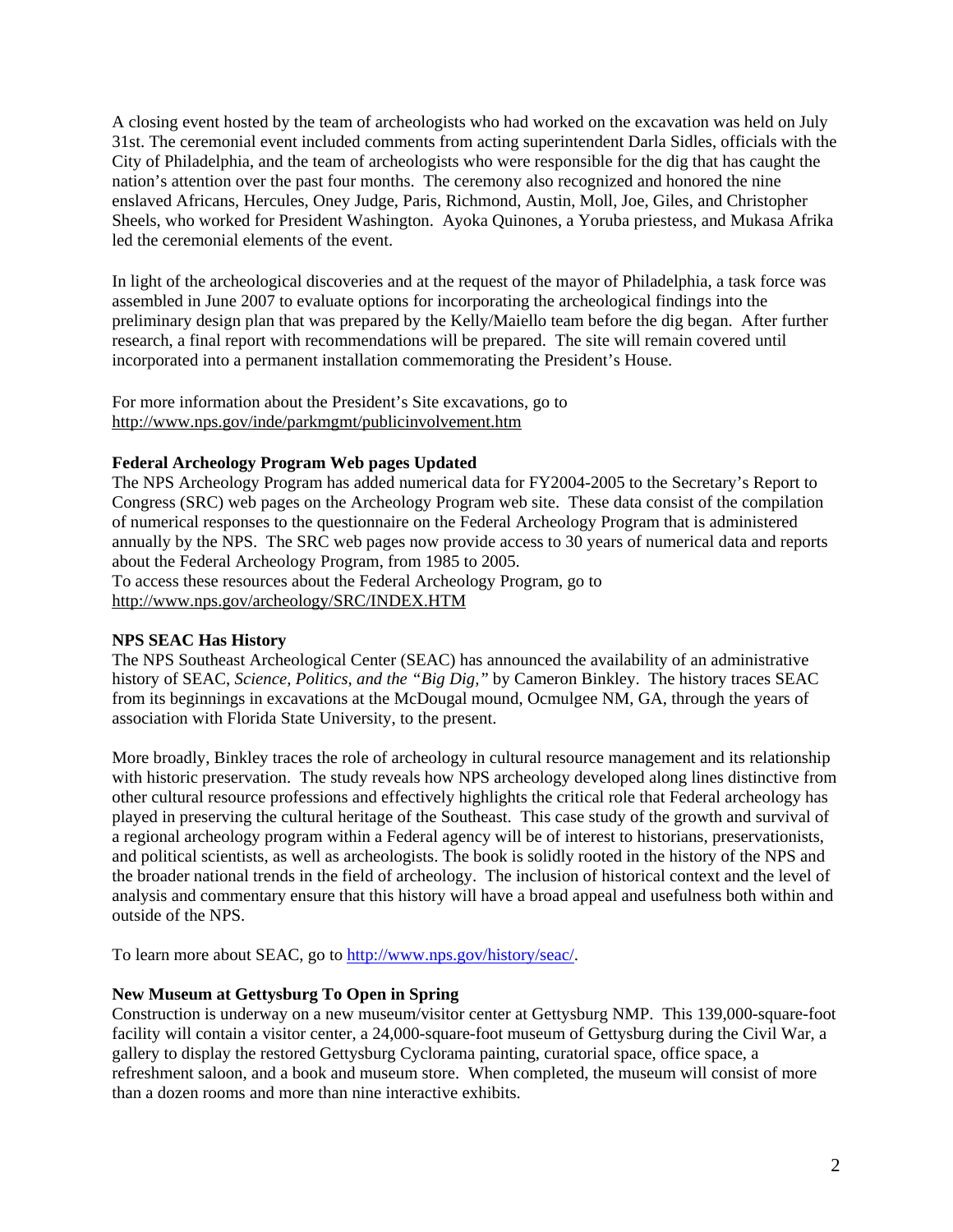The new center will also include a place for visitors to check historical records through a computer system and a collections storage area that will allow researchers better access to the park's archeological objects and documents. Outside the museum, a special-exhibits area will host temporary displays of artifacts from other national parks or even private collections, and an open-storage area will house artifacts not currently on display.

The new museum and visitor center will open to the public in April, but grand opening events will not take place until September, 2008.

The \$103 million project is being paid for by the nonprofit Gettysburg Foundation. Funds are being raised by the foundation, which will also operate the facility on behalf of the NPS. For more information about the Gettysburg Foundation "Campaign to Preserve Gettysburg" go to <www.gettysburgfoundation.org>.

#### **NPS Selects Archeologist for Cultural Resources Position**

The NPS has announced the selection of Daniel Odess as Assistant Associate Director, Park Cultural Resources Programs. Odess was Curator of Archaeology at the University of Alaska Museum and taught in the Department of Anthropology, University of Alaska, Fairbanks. In these positions, he served as department head and curator of more than 850,000 objects. He supervised the museum's collections management, staff and students, and established and maintained relationships between the museum and tribal and governmental agencies. Odess has held grants for archeological research from the NPS and NSF, as well as funding through cooperative agreements with the FWS and BLM.

Odess began his career as an archeological crew member on the Saint John Island Project in Newfoundland, Canada. Subsequent positions included museum studies instructor, Haffenreffer Museum of Anthropology, Brown University; NAGPRA consultant, Milwaukee Public Museum; and post-doctoral research archeologist, Arctic Studies Center, National Museum of Natural History (Smithsonian Institution). He is co-editor of *Honoring Our Elders: A History of Eastern Arctic Archaeology* and author of numerous articles on archeology of Alaska and the Arctic region. Odess holds a Ph.D. degree in anthropology from Brown University.

Odess will coordinate NPS Park Historic Structures and Cultural Landscapes, Park History, Park Museum Management, Archeology, and Park Ethnography programs. He will begin his new position on October 29, 2007.

#### **Archeological Resources in "Teaching with Historic Places"**

Teaching with Historic Places (TwHP) [\(www.nps.gov/history/nr/twhp/\)](www.nps.gov/history/nr/twhp/), now in its  $17<sup>th</sup>$  year, is a wellestablished history resource that offers more than 130 curriculum-based lesson plans about historic places on the National Register of Historic Places. These lesson plans use historic sites to explore American history. Aimed at middle school students, the lesson plans can be adapted both for older and younger grades and link to the national Curriculum Standards for History for Grades 5-12, and Social Studies standards for middle school. The lesson plans focus on historic places - as tangible links to the past and as sources of evidence - to help teach academic subjects, raise awareness of available information about places, and foster an appreciation for the value of cultural resources.

Less well-known, however, is the fact that ten of the lesson plans have an archeological focus. The archeology lesson plans are an eclectic mix of historic themes and time periods that include transportation (King of Prussia Inn, PA); mining (Johnson Lake Mine, NV); settlement (Frederica, GA); and ironworking (Saugus, MA). There are also lesson plans about a pre-Civil War interracial town (New Philadelphia, IL); and Native American settlements (Gran Quivera, NM, and Knife River, ND). The lesson plans are an excellent way to introduce students to archeological concepts and the unique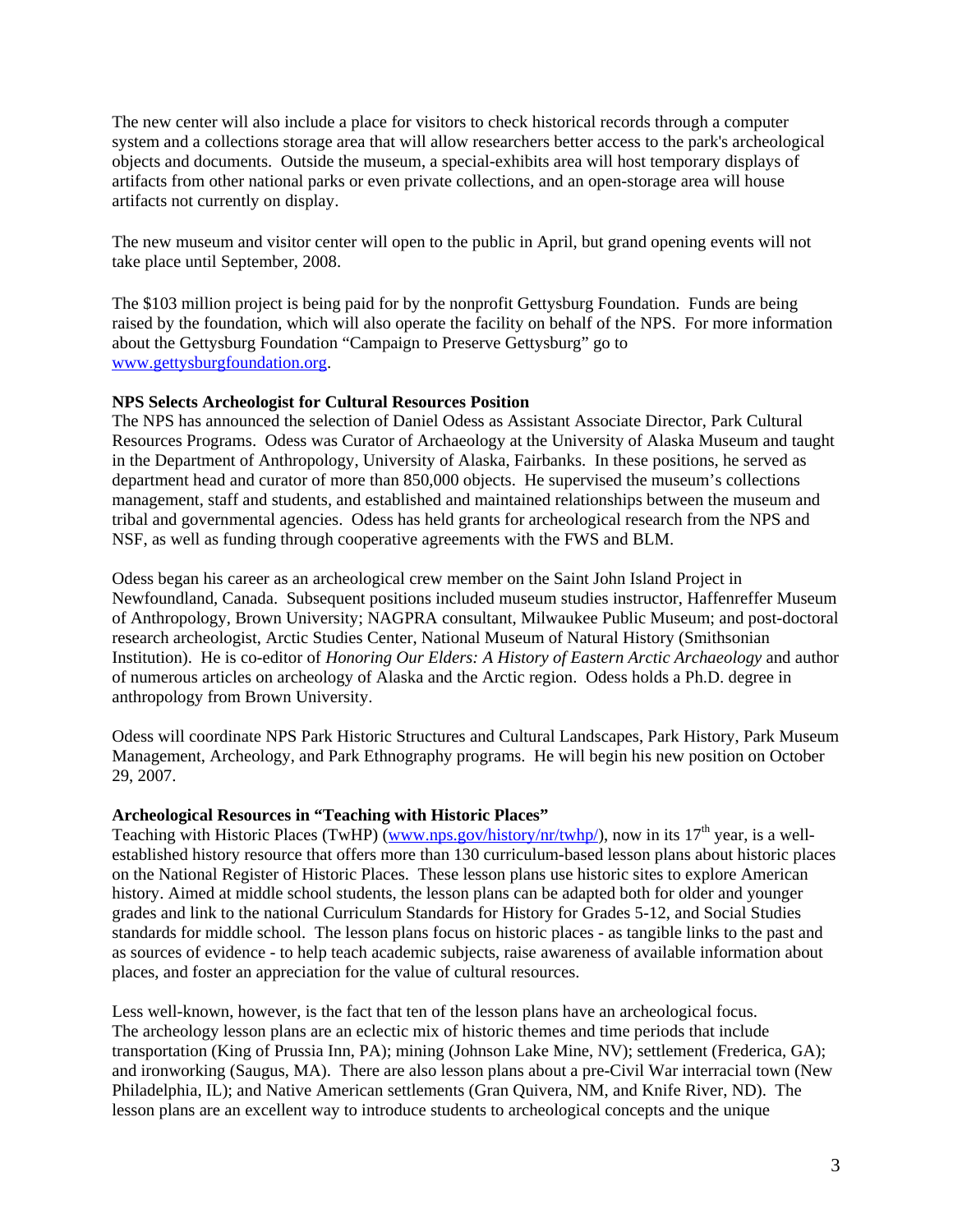information and perspectives that archeology can provide. To obtain a list of lesson plans with an archeological focus choose "Archeology" on the Lesson Plan Index: Theme page [<http://www.nps.gov/history/nr/twhp/descrip.htm](http://www.nps.gov/history/nr/twhp/descrip.htm)> of TwHP.

The program will soon launch the first lesson plan in Spanish, *The Spanish Treasure Fleets of 1715 and 1733: Disasters Strike at Sea*.

To learn more about Teaching with Historic Places, visit the website at <http://www.nps.gov/history/nr/twhp>. More information about Teaching with Historic Places is available in "History in the Hands of Tomorrow's Citizens," by Carol Shull and Beth Boland at <http://crm.cr.nps.gov/archive/23-08/23-08-1.pdf>. The article was published in the *Cultural Resource Management* issue *Creative Teaching with Historic Places* (*CRM* Vol. 23, No. 8, 2000). Another useful article is "Teaching with Historic Places Looks Back, Looks Forward," (*Forum Journal*, vol. 9, no. 1, Fall 2004).

(This news item is part of a series on archeological resources in the NPS. See the June issue for archeological resources on the History Program website, and the July issue for archeological resources in HABS/HAER/HALS.)

### **New Finding Aid for NPS at National Archives**

The NPS Park History Program has revised the finding aid for the records of the NPS (Record Group 79) at the National Archives at College Park, MD. It contains descriptions of all records in the record group (including textual, cartographic, and electronic records, and still and motion pictures), which collectively represent more than 200 years of history, from 1785 to 2002. This remarkable group of records contains something for everyone interested in the history of the NPS and the National Park System. NPS staff, archivists, historians, and local and family history enthusiasts will all find something of value in this revised finding aid.

Find the link on the Park History Program website: <http://www.nps.gov/history/history/index.htm>

### **Petroglyph Management & Protection**

Petroglyph NM will host the first Bi-National Workshop on Petroglyph Management and Protection. This exciting workshop will bring together experts from the U.S. and Mexico to discuss development issues and conservation techniques from September 19-21. Three hundred people from federal agencies, state and local governments, tribal areas, and universities are expected to attend. Over 55 national parks have either petroglyphs (carvings) or pictographs (paintings).

For more information, contact Joseph P. Sánchez at (505)899-0205 or (505)346-2890.

### **FS Unveils Heritage Information Management System**

In a series of briefings in July, the FS National Heritage Program presented the FS Heritage Information Management System. This system uses the FS I-Web database to maintain information about archeological sites, projects, and project costs nation-wide. Ready access to archeological information will accelerate NHPA Section 106 review, which constitutes over 90% of the agency cultural heritage compliance needs. Mike Kaczor, FS National Heritage Program Leader, estimates that the data system will improve efficiency in Section 106 review by 30%. He anticipates that the Heritage Information Management System will allow the FS to shift the current focus on cultural resources to emphasize resource management.

The Information Management System replaces regional and local idiosyncratic systems that were in place 10 years ago. The FS began uploading cultural resource records in 2002; the data system currently contains about 222,000 records pertaining to archeological sites, cultural landscapes, and architectural resources. The team anticipates completion of input of existing data, a total of 340,000 records, in 2008.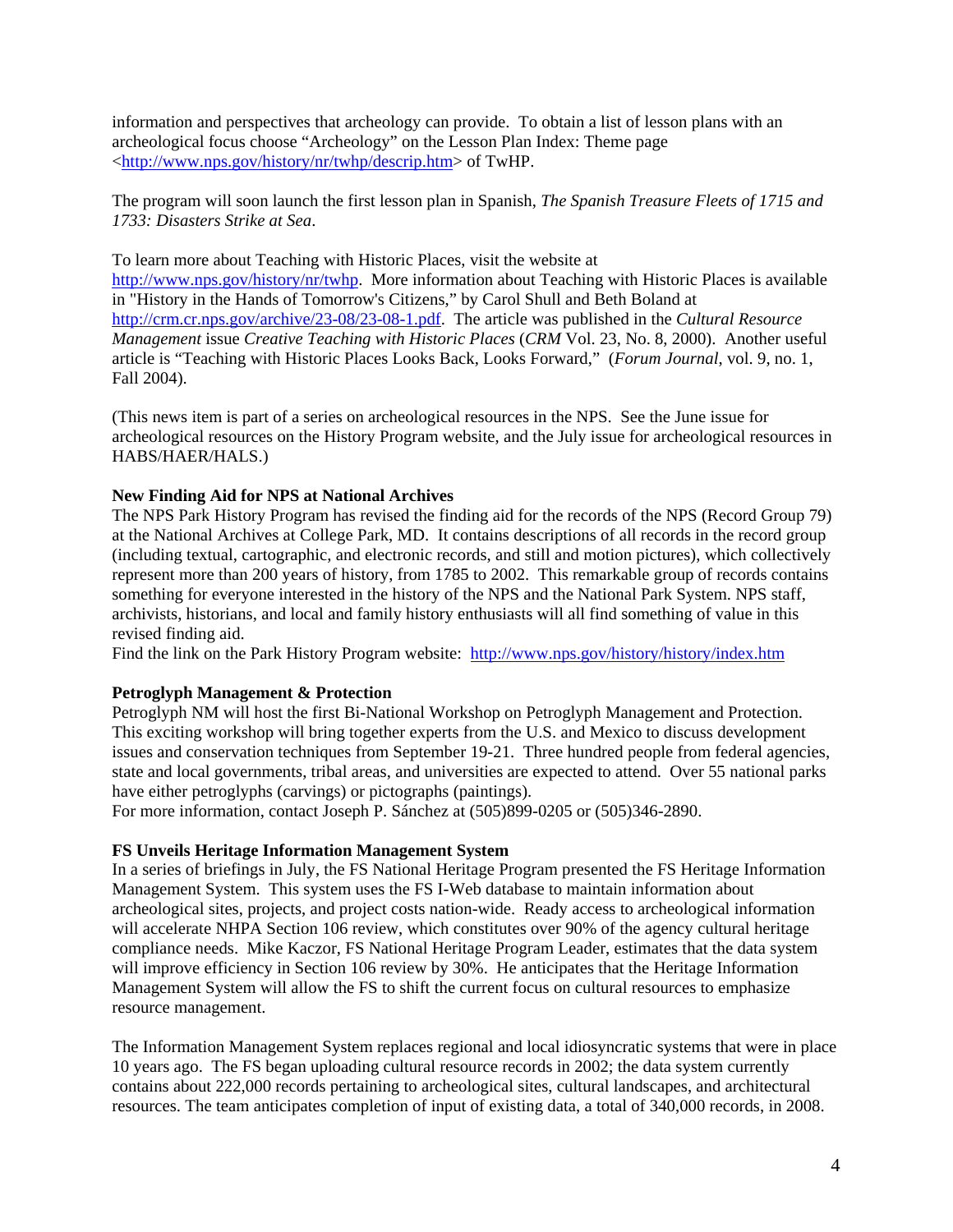The FS Information Management System offers a unique system of state-based lists of cultural resource values and site forms, to accommodate specific SHPO needs.

## **Contact: Mike Kaczor, FS National Heritage Program Leader, (202) 205-1427**

### **MMS Investigates 200 year old Shipwreck in Gulf of Mexico**

This past summer, archeologists from the DOI Minerals Management Service (MMS) and Texas A&M University's Department of Oceanography and Nautical Archaeology Program investigated a historic shipwreck located in Federal waters 40 miles off the Louisiana coast. The shipwreck site lies in 4,000 feet of water. This record water depth makes it the deepest shipwreck in the world ever to be scientifically excavated for a non-commercial purpose. The shipwreck was discovered along the route of a gas pipeline in what was then the Mardi Gras Gas Transportation System operated by Okeanos Gas Gathering Company (OGGC). The excavation is funded by the OGGC through an agreement with the MMS.

The actual identity of the ship is not yet known; archeologists have dubbed it the "Mardi Gras Shipwreck" after the pipeline where it was found. Using deep sea robots, called Remotely Operated Vehicles (ROVs), scientists viewed the wreck through cameras in depths that are many times deeper than divers can reach and would crush most manned submersibles. The archeologists speculate that the ship was a small merchant vessel or, possibly, a privateer and that it sank sometime between 1780 and 1820. The ship carried a cannon and a wooden chest filled with small arms, such as pistols, muskets, and swords.

"This wreck dates from an extremely fascinating and important time in the history of the Gulf of Mexico," said MMS Acting Regional Director Lars Herbst. "This ship likely sailed around the time of the Louisiana Purchase, the War of 1812, and the infamous buccaneer Jean Lafitte. Its recovery will tell a story about what life at sea was like at that time that cannot be found in the history books."

The excavation relied entirely on a robotic ROV operating from a 265-foot long ship positioned over the site. Both the ship and ROV are under contract with Veolia Environmental Services, the world's secondlargest waste services company. The ROV is equipped with special tools to photograph, map, and recover artifacts as fragile as an hourglass, of which at least three have been seen so far on the shipwreck, or as large as the cast-iron ship's stove, one of only four such stoves known to exist in the world. Artifacts recovered from the site will be donated to the Louisiana Department of Culture, Recreation, and Tourism for display at one of the facilities of the Louisiana State Museum.

A web site, hosted by the Florida Public Archaeology Network, provides regular updates from the expedition team. The public can take part in the discoveries as they are made at sea by visiting **<http://www.flpublicarchaeology.org/mardigras/>**.

### **Draft of ICOMOS Interpretation and Presentation Charter Finished**

The International Scientific Committee of Interpretation and Presentation has completed a final draft of the ICOMOS Charter on Interpretation and Presentation of Cultural Heritage Sites, to be presented for ratification at the 16<sup>th</sup> ICOMOS General Assembly in Quebec, Canada, in October. The purpose of the charter, also known as the Ename Charter, is to define the basic principles of interpretation and presentation as essential components of heritage conservation efforts and as a means of enhancing public appreciation and understanding of cultural heritage sites.

The charter, which has been in preparation since 2002, responds to the growth of elaborate heritage 'theme-parks' world-wide. Recognizing that there are many benefits to be derived from this form of engagement with the public, the charter seeks to establish principles upon which interpretation and presentation of cultural heritage should be based. The objectives of the charter are to: 1. facilitate understanding and appreciation of cultural heritage sites; 2. communicate the meaning of cultural heritage